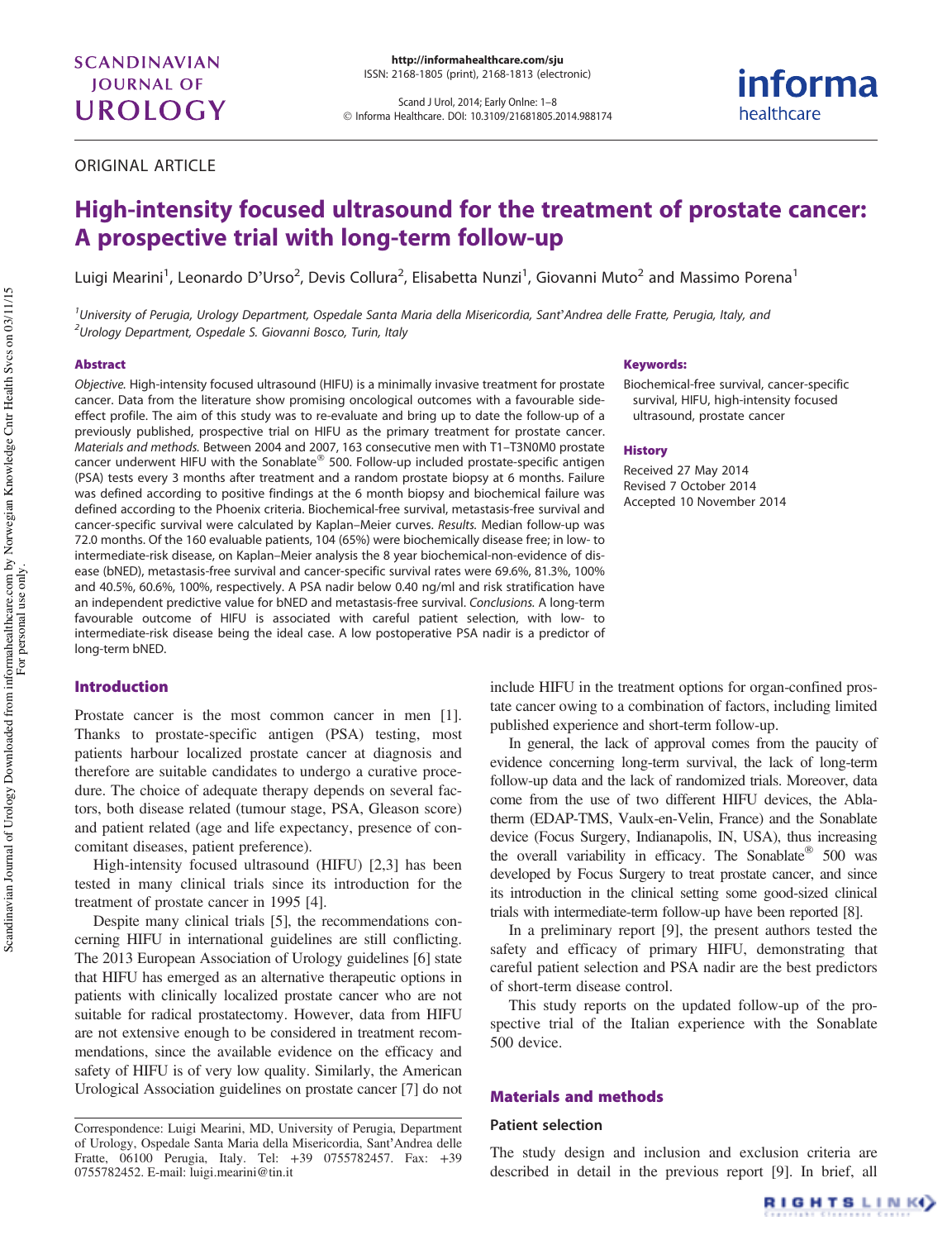patients had a histological diagnosis of prostate cancer, staged by mean of a digital rectal examination (DRE), transrectal ultrasound (TRUS), computed tomography (CT) scan and bone scan, or endorectal magnetic resonance when deemed beneficial on the basis of D'Amico risk stratification [\[10](#page-6-0)]. The CT scan and bone scan were scheduled only if the PSA level was greater than 10 ng/ml, the Gleason score was greater than 8, or the clinical stage was T3 or higher.

The inclusion criteria were patients with T1c–T2 and limited cT3a N0M0 disease. Exclusion criteria were prostate volume exceeding 50 ml, intraprostatic calcification greater than 1 cm and concomitant anal stricture. None of the patients underwent transurethral resection of the prostate (TURP) before HIFU treatment. Patients who received neoadjuvant hormone therapy were excluded from data analysis. All patients were informed of the details of this treatment and provided written informed consent. The institutional review board approved the study.

### High-intensity focused ultrasound device and procedure

The Sonablate 500 (Focus Surgery, Indianapolis, IN, USA) HIFU device was used in this study. HIFU was delivered as a whole-gland treatment under ultrasound guidance. Before the treatment, the operator uses longitudinal and transverse ultrasound images of the prostate, selecting the prostate tissue volume to be ablated; each focused ultrasonic beam ablates a volume of  $3 \times 3 \times 10$  mm, producing a coagulative necrosis of the entire targeted prostate. The HIFU treatment was delivered in a day-surgery setting. At the end of the procedure, a transurethral catheter or a percutaneous suprapubic cystostomy was inserted.

Patients were discharged on the next day, and received antibiotics and anti-inflammatory drugs for at least 21 days. The catheter was removed as soon as possible. All procedures were carried out according to the proposed standard [\[11,12\]](#page-6-0).

### Follow-up

Visits were scheduled at 1, 3 and 6 months and then every 6 months, including DRE, uroflowmetry and TRUS at 3 and 6 months, and self-administered questionnaires on urinary function [International Prostate Symptom Score (IPSS)] and sexual function [International Index of Erectile Function-5 (IIEF-5)]. PSA was tested at 1, 3 and 6 months and then every 6 months, while prostate biopsy was scheduled at 6 months, taking a minimum of eight cores.

Local failure was defined according to positive findings at the 6 month prostate biopsy. Biochemical failure was defined according to the Phoenix criteria [\[13](#page-6-0)], i.e. an increase in post-treatment PSA of at least 2 ng/ml above the PSA nadir.

No patients received hormonal or any other anticancer therapy (with the exception of another HIFU session for local relapse) before the documentation of disease recurrence by means of CT scan and bone scintigraphy (scheduled for PSA >10 ng/ml and high-PSA velocity or symptoms), compared with baseline. The definition of metastatic status also included the presence of regional lymph-node enlargement (with a threshold >10 mm) on the CT scan.

## Statistical analysis

Frequencies are presented as the median and interquartile range (IQR).

In univariate analysis, the Mann–Whitney and Wilcoxon tests were used to compare ordinal and non-normally distributed continuous variables. Deviations from the Gaussian distribution were checked using the Shapiro–Wilk test. Categorical data were analysed by the chi-squared test or Fisher's exact test.

For adjusting predictive variables of post-HIFU local failure, multiple logistic and regression models were applied, with subjects subdivided according to their status at 6 months of follow-up. The goodness of fit of the logistic model was tested using the Hosmer–Lemeshow test. Odds ratios (ORs) with 95% confidence intervals (CIs) were also calculated.

The Kaplan–Meier estimator with log-rank test was used to estimate biochemical-free survival, metastasis-free survival (MFS) and cancer-specific survival (CSS) rates, according to risk classification. To investigate the effect of variables, Cox regression was used and hazard ratios (HRs) with 95% confidence intervals were calculated.

The level of statistical significance was set at  $p < 0.05$ . All calculations were carried out with MedCalc version 12.5.0.0 (MedCalc Software).

# **Results**

In total, 163 patients were included. The prostate was treated in one HIFU session (135 patients) or two HIFU sessions (28), making a total of 191 procedures (mean 1.17 sessions/ patient). The HIFU treatment was repeated as whole-gland treatment in 22 cases for residual tumour detected at the 6 month follow-up biopsy.

There were no intraoperative or perioperative complications. There were two cases of rectal fistula (1.2%), occurring 2 and 7 months later, related to concomitant urinary obstruction and latent infection.

[Table 1](#page-2-0) describes the clinical characteristics. Median operative time was 189.5 min (range 165–210 min), median hospitalization time was 1.4 days (1–4 days) and the urinary drainage was removed in a median of 13 days (7–20 days). Of the 163 patients, 160 (98.2%) were followed up for a median time of 71.5 months (66.1–73.2 months) and three patients were lost to follow-up.

The median PSA nadir was 0.15 ng/ml (0.05–0.59 ng/ml) and was reached in a median of 2.3 months (1–3 months). The PSA nadir was less than or equal to 0.40 ng/ml in 70.2% of cases. [Table 2](#page-2-0) shows the median PSA value over time, including the last PSA determination.

#### Local failure

The 6 month positive prostate biopsy rate was 33.9% after a single treatment; on logistic regression analysis, only a PSA nadir greater than 0.40 ng/ml (OR 6.393,  $p < 0.01$ , 95% CI 2.312–17.681) had an independent predictive value for local failure. According to risk stratification, the negative biopsy rates for low, intermediate, high and very high risk were 75.5%, 77.4%, 35.7% and 18.7%, respectively ( $p < 0.01$ ).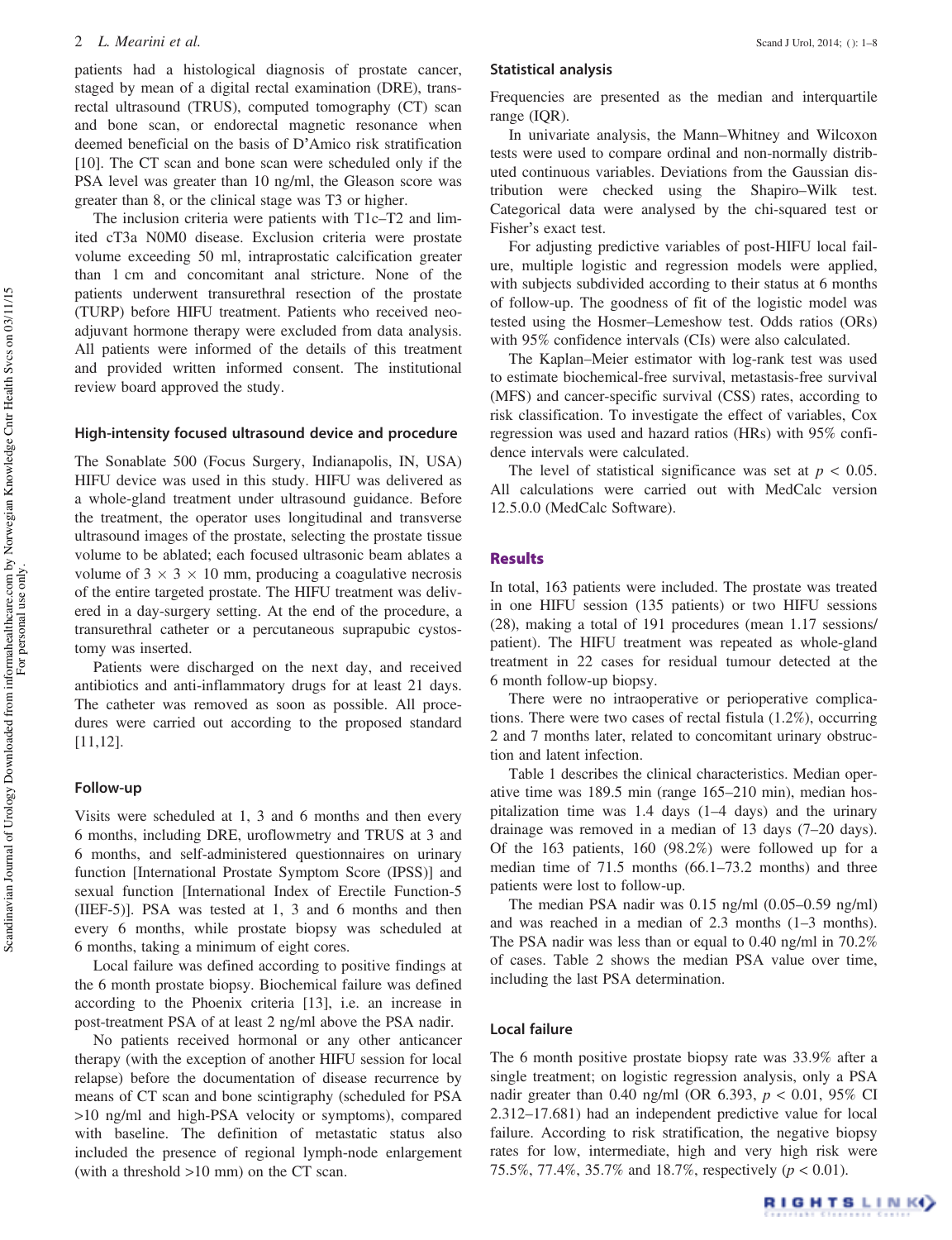<span id="page-2-0"></span>

| Age (years)          | $72(68-75)$     |
|----------------------|-----------------|
| $PSA$ (ng/ml)        | $7.3(5.2-10)$   |
| Prostate volume (ml) | 32.4 (24.7-40)  |
| Clinical stage       |                 |
| T1                   | 72 (44.1)       |
| T2                   | 69 (42.5)       |
| T <sub>3</sub>       | 22(13.4)        |
| Gleason score        |                 |
| $\leq 6$             | 100(61.3)       |
| 7                    | 48 (29.5)       |
| $8 - 10$             | 15(9.2)         |
| Risk group           |                 |
| Low                  | 80 (49.1)       |
| Intermediate         | 47 (28.8)       |
| High                 | 14(8.6)         |
| Very high            | 22(13.5)        |
| Follow-up (months)   | 71.5(66.1–73.2) |

Data are shown as median (interquartile range) or  $n$  (%). PSA = prostate-specific antigen.

A new HIFU session was proposed to all patients with local failure only. Two patients were treated by external beam radiotherapy, whereas six were treated by salvage radical prostatectomy, which was challenging but feasible.

### Biochemical failure

Of the 160 evaluable patients, 104 (65%) were biochemically disease free [biochemical non-evidence of disease (bNED)] at follow-up. On Kaplan–Meier analysis and according to risk stratification, the 5 year bNED survival rates for low, intermediate, high and very high risk were 85.7%, 74.5%, 39.3% and 46.2%, respectively  $(p = 0.001)$ . The overall 8 year bNED was 48.1%; according to risk stratification, the 8 year bNED survival rates for low, intermediate, high and very high risk were 69.6%, 40.5%, 0% and 20.2%, respectively  $(p = 0.001)$  [\(Figure 1\)](#page-3-0).

On univariate analysis, bNED was significantly associated with baseline PSA, stage, Gleason score, risk stratification and PSA nadir less than 0.40 ng/ml. On Cox regression analysis, risk stratification and PSA nadir less than 0.40 ng/ml had an independent predictive value for bNED ([Table 3](#page-3-0)).

#### Metastasis-free survival and cancer-specific survival

Of the 160 evaluable patients, 125 (78.1%) were metastasis free at follow-up. In particular, there were one positive bone scan in the low-risk group (1.2%), and there were four cases in the intermediate-risk (8.5%), three in the high-risk (21.4%) and eight in the very high-risk group (36.3%).

On Kaplan–Meier analysis and according to risk stratification, the 5 year MFS rates for low, intermediate, high and very high risk were 98.7%, 95.3%, 77.4% and 63.6%, respectively ( $p = 0.001$ ). The overall 8 year MFS rate was 69.0%; according to risk stratification, the 8 year MFS rates for low, intermediate, high and very high-risk were 81.3%, 60.6%, 38.7% and 46.3%, respectively ( $p = 0.001$ ) ([Figure 2\)](#page-4-0).

On univariate analysis, MFS was significantly associated with baseline PSA, stage, Gleason score, risk stratification and PSA nadir less than 0.40 ng/ml. On Cox regression analysis, risk stratification had an independent predictive value for MFS [\(Table 3\)](#page-3-0).

Thirty-nine patients (24.3%) received salvage adjuvant hormone therapy upon the occurrence of metastasis and/or progressive PSA increases.

For the 160 evaluable patients, CSS was 98.1% at followup. On Kaplan–Meier analysis and according to risk stratification, the 5 year CSS rates for low, intermediate, high and very high risk were 100%, 100%, 84.6% and 90.0%, respectively ( $p = 0.001$ ). The overall 8 year CSS was 93.1%; according to risk stratification, the 8 year CSS rates for low, intermediate, high and very high risk were 100%, 100%, 84.6% and 77.1%, respectively ( $p = 0.001$ ) ([Figure 3\)](#page-4-0).

On univariate analysis, CSS was significantly associated with baseline PSA, stage, Gleason score and risk stratification. On Cox regression analysis, baseline PSA and Gleason score had an independent predictive value for CSS ([Table 3](#page-3-0)).

#### Functional data

Eighteen patients (16%) had mild mixed urinary incontinence and only one patient had grade 3 stress incontinence (after two HIFU sessions).

Thirty-one patients (19.3%) developed a urethral stricture, which was treated by simple dilatation in nine and by endoscopic incision in 22 patients (13.4%).

Two patients developed a rectourethral fistula requiring, after a failed attempt at a complex reconstructive surgical repair, a urinary diversion in one patient; in the other case, conservative management with a long-lasting suprapubic tube and long-term antibiotics permitted the spontaneous resolution of the fistula.

Median prostate volume when biopsy was performed was 25.0 ml (range 13.5–32.5 ml), with a median reduction of 22.8% with respect to baseline ( $p < 0.05$ ). Median last IPSS score was 7 (range 1–29), a 30% decreases compared to baseline ( $p < 0.05$ ) [\(Table 4\)](#page-5-0).

Median baseline IIEF-5 score was 13 (0–25); considering a score 22–25 as indicative of normal erectile function, only 25 patients (15.3%) were potent. Last median IIEF-5 score was 12.7 (range 0–25); considering only the preoperative potent patients, only 11 (44%) were still potent, while an

Table 2. Median prostate-specific antigen (PSA) values over time.

| Table 2. Median problame specific antigen $(1.971)$ values over this. |                 |                   |                  |                 |                   |                    |  |  |
|-----------------------------------------------------------------------|-----------------|-------------------|------------------|-----------------|-------------------|--------------------|--|--|
|                                                                       | <b>Baseline</b> | Nadir             | month            | 3 months        | 6 months          | Last determination |  |  |
| $PSA$ (ng/ml)                                                         | $7.3(5.2-10)$   | $0.15(0.05-0.59)$ | $0.18(0.06-0.6)$ | $0.30(0.1-1.2)$ | $0.54(0.15-1.52)$ | $0.62(0.0-19.2)$   |  |  |
| Determined the same control of the Continuum of the same of $\lambda$ |                 |                   |                  |                 |                   |                    |  |  |

Data are shown as median (interquartile range).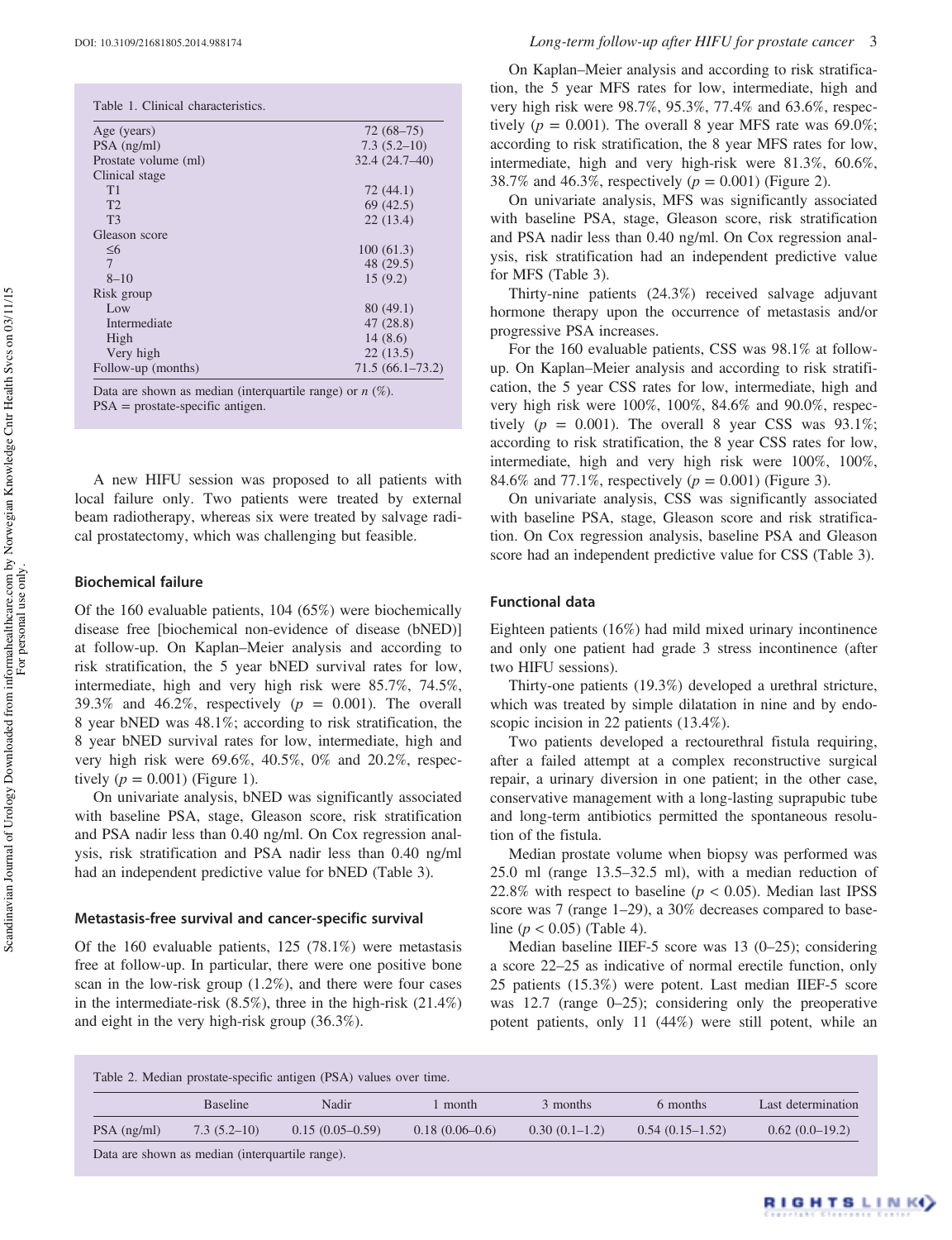<span id="page-3-0"></span>

Figure 1. Kaplan–Meier biochemical-free survival according to risk stratification: low-, intermediate-, high- and very-high-risk disease.

overall reduction in IIEF-5 score was detected in 70.8% of cases.

# **Discussion**

In organ-confined prostate cancer, radical prostatectomy and external beam radiotherapy are the gold-standard form of therapy; however, surgery and radiotherapy are associated with significant morbidity. As alternatives, recognized options include watchful waiting, active surveillance, brachytherapy, cryotherapy and hormonal therapy [\[14](#page-6-0)–[17](#page-6-0)].

HIFU is a non-invasive technique for the thermal ablation of tissue. Despite its possibilities and more than 15 years of clinical use, its role is still a matter of debate. Discussions focus upon patient selection and indications, the definition of failure, and long-term oncological and functional outcomes.

With regard to patient selection, the current series confirmed, in the long term, the results of the preliminary experience. The ideal candidate for primary HIFU is a patient with low- to intermediate-risk disease according to D'Amico risk stratification. This was demonstrated by the low rate of local failure in low- and intermediate-risk patients (75.5% and 77.4%, respectively) and the 8 year bNED rates (69.6% and 40.5%, respectively) obtained by HIFU alone. These data are supported by the Cox regression analysis, confirming that D'Amico risk stratification has an independent predictive

Table 3. Factors affecting biochemical non-evidence of disease (bNED), metastasis-free survival (MFS) and cancer-specific survival (CSS).

|            |                                        | Univariate |                  |                  | Multivariate             |                 |                  |
|------------|----------------------------------------|------------|------------------|------------------|--------------------------|-----------------|------------------|
|            |                                        | <b>HR</b>  | 95% CI           | $\boldsymbol{p}$ | <b>HR</b>                | 95% CI          | $\boldsymbol{p}$ |
| bNED       | Baseline PSA                           | 1.006      | 1.001–1.010      | ${}< 0.001$      | $\overline{\phantom{m}}$ |                 |                  |
|            | Stage                                  | 1.652      | 1.129-2417       | ${}< 0.01$       | -                        |                 |                  |
|            | Gleason score                          | 1.602      | 1.289-1.991      | ${}< 0.001$      | —                        |                 |                  |
|            | Risk stratification                    | 1.713      | 1.385-2.118      | ${}< 0.001$      | 1.883                    | 1.595-3.058     | ${}< 0.01$       |
|            | PSA nadir $< 0.40$ ng/ml               | 1.352      | 1.198-1.520      | < 0.001          | 1.343                    | 1.190-1.618     | ${}< 0.01$       |
| <b>MFS</b> | Baseline PSA                           | 1.009      | $1.003 - 1.014$  | < 0.001          |                          |                 |                  |
|            | Stage                                  | 1.867      | 1.082-3.222      | ${}_{0.05}$      |                          |                 |                  |
|            | Gleason score                          | 1.767      | 1.290-2.420      | ${}< 0.001$      |                          |                 |                  |
|            | Risk stratification                    | 1.882      | 1.393-2.542      | ${}< 0.001$      | 2.047                    | 0.984-4.257     | < 0.05           |
|            | PSA nadir $\langle 0.40 \text{ ng/ml}$ | 1.277      | 1.086-1.502      | ${}< 0.001$      |                          |                 |                  |
| <b>CSS</b> | <b>Baseline PSA</b>                    | 1.013      | 1.006-1.021      | ${}< 0.001$      | 1.016                    | $1.004 - 1.028$ | ${}< 0.01$       |
|            | <b>Stage</b>                           | 3.730      | $0.972 - 14.316$ | ${}< 0.05$       | -                        |                 |                  |
|            | Gleason score                          | 4.013      | 2.066-7.792      | ${}< 0.001$      | 6.439                    | 1.793-23.121    | ${}< 0.01$       |
|            | Risk stratification                    | 4.062      | 1.361-12.122     | ${}< 0.001$      |                          |                 |                  |

 $HR =$  hazard ratio;  $CI =$  confidence interval;  $PSA =$  prostate-specific antigen.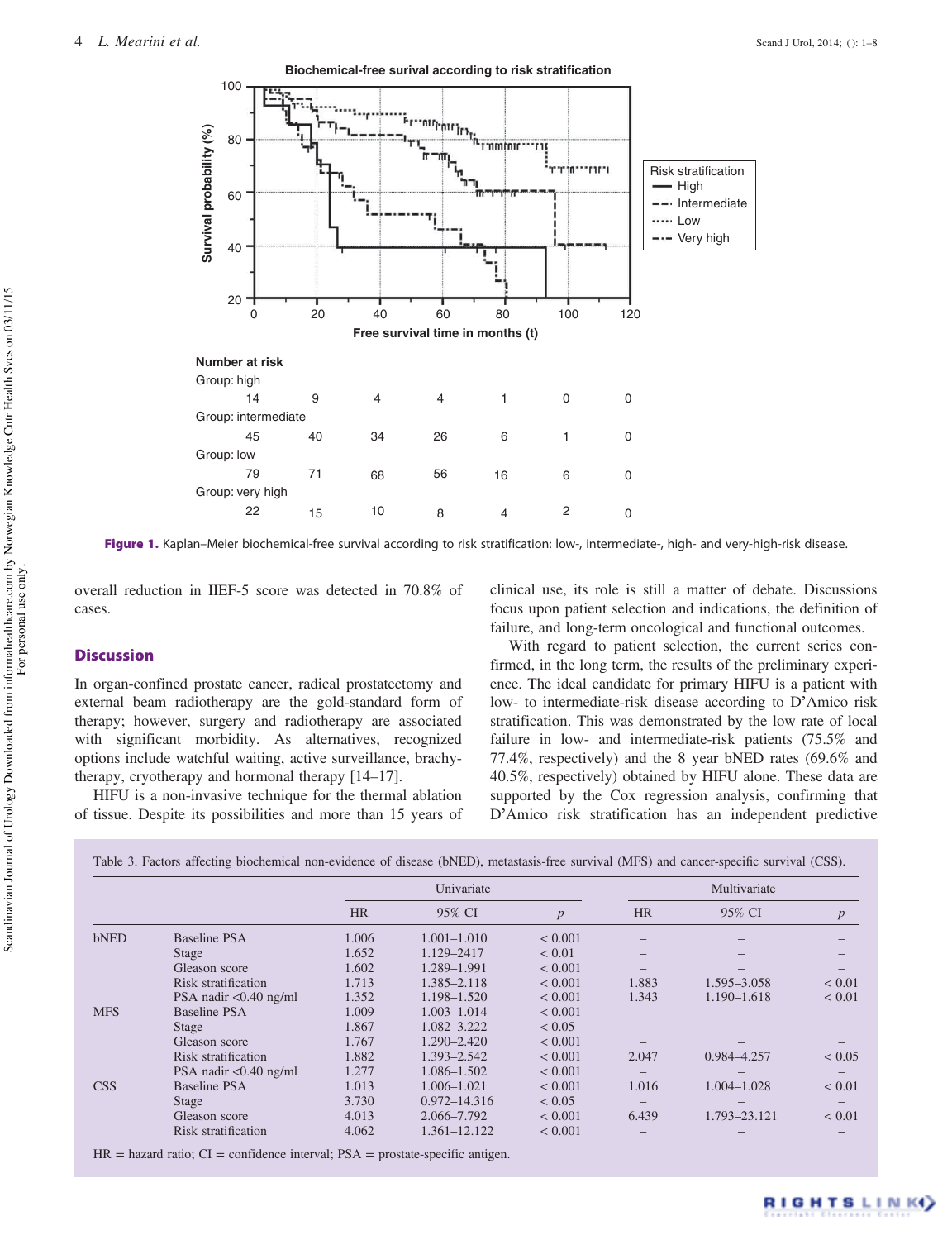<span id="page-4-0"></span>

Figure 2. Kaplan–Meier metastasis-free survival according to risk stratification: low-, intermediate-, high- and very-high-risk disease.

value for bNED. This reinforces data coming from most series [\[8](#page-6-0),[18](#page-6-0)–[20\]](#page-6-0) indicating HIFU for patients with low- to intermediate-risk prostate cancer.

A direct comparison of outcomes between patients undergoing conventional treatment for low- or intermediate-risk prostate cancer such as radical prostatectomy, radiotherapy and active surveillance and those undergoing HIFU is not possible owing to a lack of comparative studies. Regarding low-risk prostate cancer, active surveillance is a valuable alternative; however, inclusion criteria for active surveillance



Figure 3. Kaplan–Meier cancer-specific survival according to risk stratification: low-, intermediate-, high- and very-high-risk disease.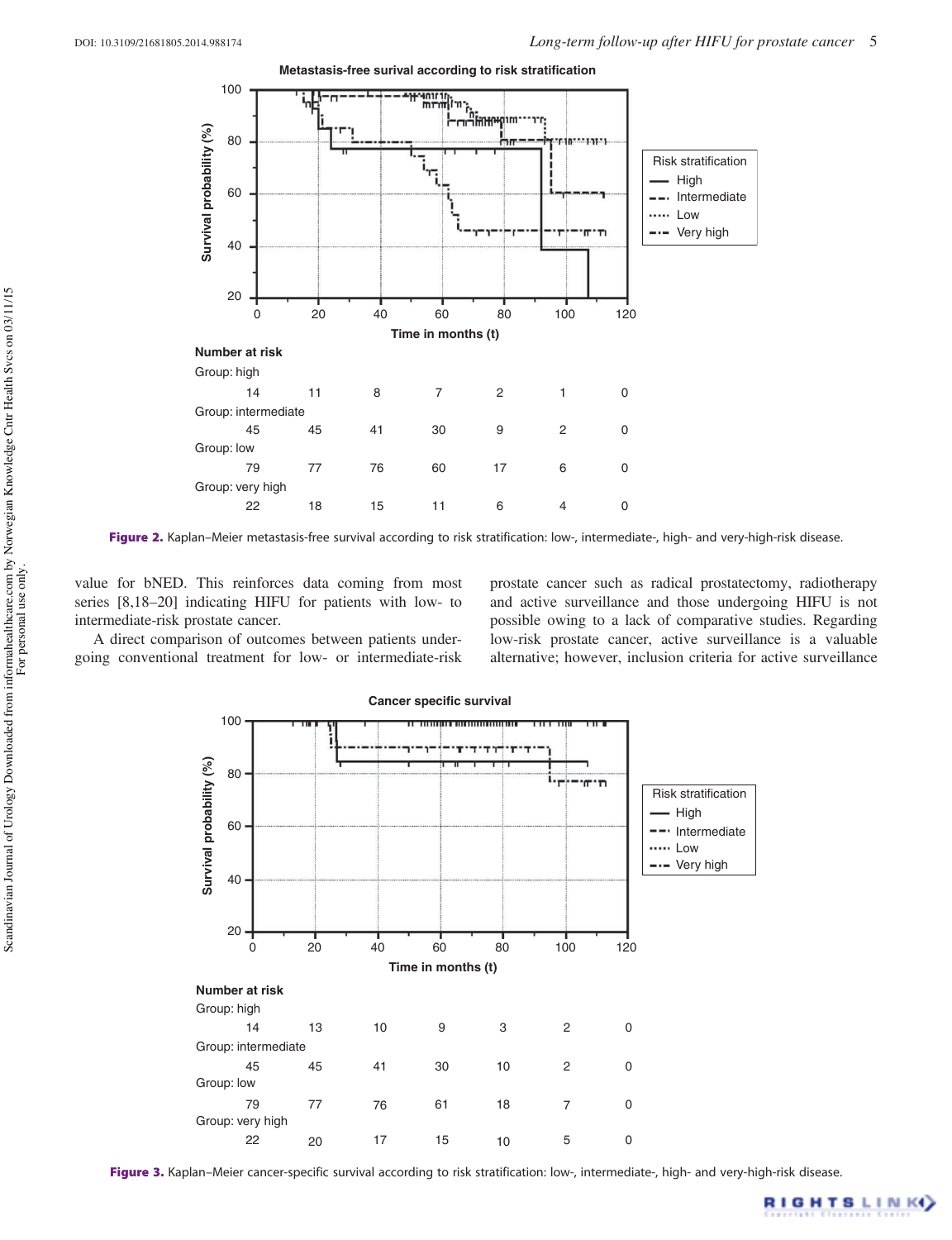|                      | $\boldsymbol{n}$ | Mean | <b>SD</b> | Median | Min. | Max. |
|----------------------|------------------|------|-----------|--------|------|------|
| <b>IPSS</b> score    |                  |      |           |        |      |      |
| <b>Baseline IPSS</b> | 163              | 11.2 | 6.7       | 10.0   | 0.0  | 34.0 |
| IPSS at follow-up    | 93               | 9.1  | 6.0       | 7.0    | 1.0  | 29.0 |
| IIEF-5 score         |                  |      |           |        |      |      |
| <b>Baseline IIEF</b> | 163              | 13.0 | 7.2       | 12.0   | 0.0  | 25.0 |
| Potent <sup>a</sup>  | $25(15.3\%)$     |      |           |        |      |      |
| Follow-up IIEF       | 85               | 12.7 | 7.5       | 12.0   | 0.0  | 25.0 |
| Potent <sup>a</sup>  | 11 $(12.9%)$     |      |           |        |      |      |
| Reduction            | $17(70.8\%)$     |      |           |        |      |      |

<span id="page-5-0"></span>Table 4. Functional data according to the International Prostate Symptom Score (IPSS) and International Index of Erectile Function-5 (IIEF-5) questionnaires.

are more selective than the low-risk criteria of D'Amico risk classification. The relatively high incidence of positive rebiopsy (33.9% overall) depends on many factors, including the fact that the 6 month biopsy was carried out in all subjects after a single HIFU session; some patients had a highvolume prostate, for which a second HIFU session was scheduled. Finally, in some cases, owing to different prostatic impedance and the "popcorn" effect, the power of the HIFU beam was reduced, thus increasing the percentage of local persistence of disease. Moreover, the clinical value of a small, low-grade residual cancer is unknown.

The lower incidence of local relapse and bNED translate into the acceptable 8 year MFS and CSS in low-risk disease (81.3% and 100%, respectively) and in intermediate-risk disease (60.6% and 100%, respectively), in accordance with other long-term follow-up series [[21](#page-6-0)–[23](#page-6-0)].

Regarding intermediate-risk prostate cancer, at least in the authors' experience, the relatively high rate of metastatic disease is partly attributable to the fact that salvage therapy was administered upon clinical evidence of disease recurrence. Moreover, the rather high rate of metastatic disease may be influenced by adding CT findings when assessing the metastatic rate and considering the threshold used for the definition of pathological nodal status.

A criticism in patient selection comes from the definition of bNED, since different definitions have been used. The first accepted definition of bNED was the American Society for Radiation Oncology (ASTRO) criteria. According to this definition, Uchida et al. [[24\]](#page-6-0) reported an overall bNED rate of 75% (84% and 69% for low- and intermediate-risk disease, respectively]. Most authors have used the ASTRO–Phoenix definition of biochemical failure (i.e. PSA nadir plus 2 ng/ ml) [[8,21](#page-6-0)]. More recently, the so-called Stuttgart definition (a PSA increase of 1.2 ng/ml above the PSA nadir value) has been suggested to judge PSA failure following HIFU treatment [[25\]](#page-6-0). Using this new definition, studies reported inferior bNED, translating into ineffective cancer control [[19\]](#page-6-0) or inferior cancer control with respect to the Phoenix definition of failure [[26\]](#page-6-0). A criticism of the Stuttgart definition of biochemical failure is that it comes from a study in which 92.4% of patients underwent TURP before HIFU, and consequently the fake PSA bounce has not been compared with HIFU alone. Moreover, it is not clear whether the Stuttgart definition is a predictor of failure or is correlated with CSS.

Therefore, the present authors continue to express bNED according to the Phoenix criteria, confirming their validity [\[27\]](#page-7-0).

The identification of a surrogate able to predict outcomes is more convincing. Most authors [[19,](#page-6-0)[28](#page-7-0)] agree that the PSA nadir can be used to predict the risk of biochemical failure or local relapse. The correct PSA nadir cut-off has not yet been defined, although a value below 0.20 ng/ml seems to be the best predictor of treatment failure. In the authors' experience, using a PSA nadir cut-off of less than 0.40 ng/ml, PSA nadir is an independent predictor of positive biopsy in multiple logistic regression analysis; in the long term, PSA nadir is an independent predictor of bNED and MFS in univariate analysis. Regarding CSS, PSA nadir did not reach a predictive value, probably because of the overall low mortality rate.

Perioperative and short-term side-effects following HIFU have been extensively described. Acute urinary retention is an expected effect of thermal injury, oedema and swelling of the prostate [\[29\]](#page-7-0), with the prostate volume increasing by up to 30% from baseline. Sloughing (by elimination of necrotic tissue) is another lower urinary tract problem. During sloughing, patients complain of dysuria, with urgency as well as irritative or obstructive symptoms, or both. Another frequent complication is bladder outlet obstruction due to bladder neck stenosis or urethral stenosis, or both.

In the authors' experience, in the long term the impact on urinary function is at least positive, owing to the progressive reduction in prostate volume. This has been demonstrated by the IPSS questionnaire showing a 19% decrease compared to baseline. The overall rate of urethral stricture, although significant, was more frequent in patients after a second HIFU session and in most cases it was solvable by simple dilatation. In 22 cases, in whom a bladder neck stenosis was found, endoscopic incision was performed.

Two patients developed a rectourethral fistula, requiring urinary diversion in one case; in the other case, a long-lasting suprapubic tube and long-term antibiotics permitted the spontaneous resolution of the fistula. What is remarkable is that, in both cases, the patients had received two HIFU sessions and presented with an undiscovered, early prostatic fossa stricture, above which the fistula originated.

No patients showed *de novo* stress incontinence, whereas 16.7% of patients suffered from urge incontinence at 6–12 months.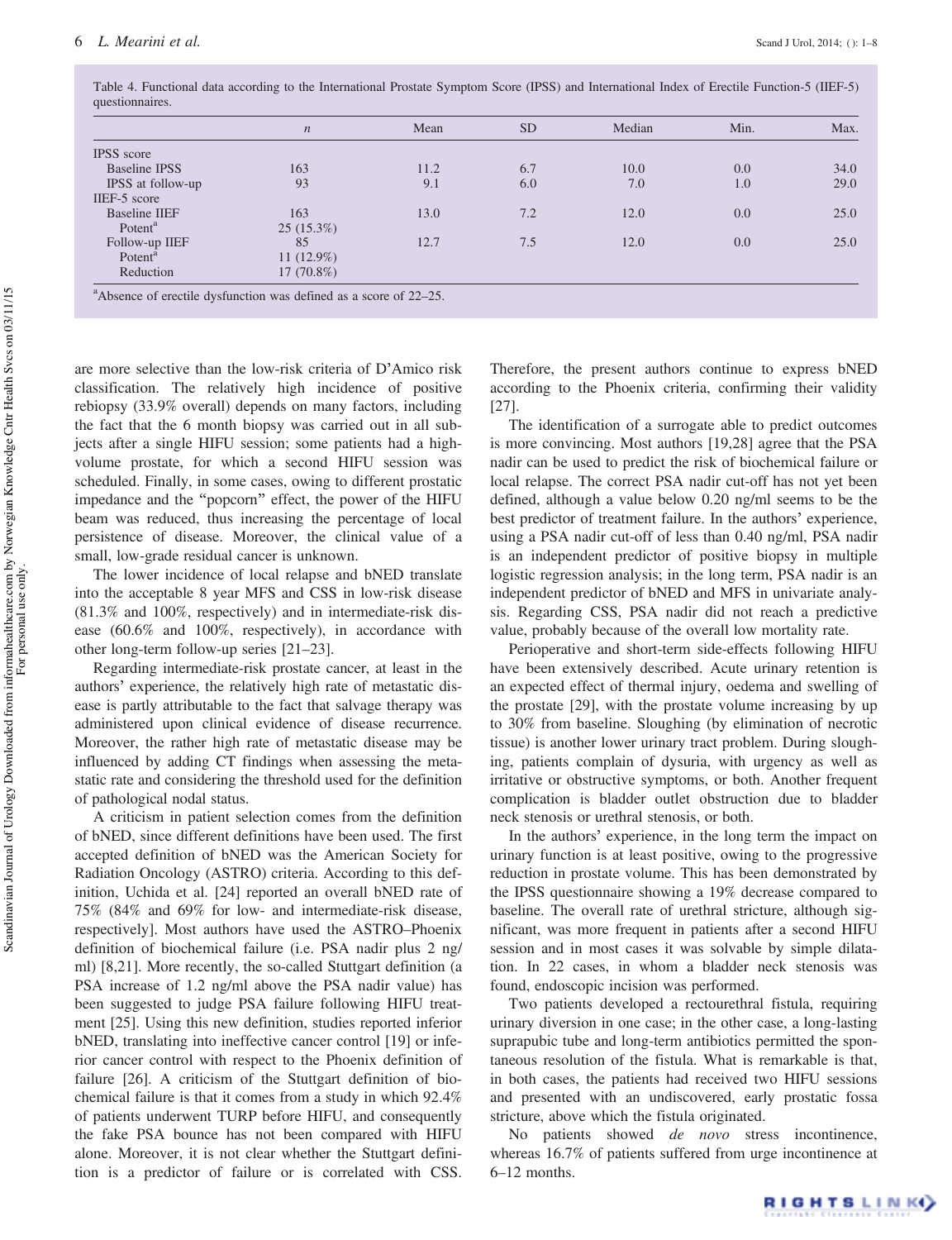<span id="page-6-0"></span>

The incidence of erectile dysfunction following wholegland HIFU was reported to range from 18.4% to 53.4% [\[30](#page-7-0)]. In the present cases and according to their IIEF-5 scores [\(Table 4\)](#page-5-0), 70% of these patients showed impaired sexual function at the last follow-up.

The present study has several limitations. First, it is a single-arm study without any comparison to a group of patients treated with other forms of curative therapy or active surveillance. Other limitations are the low number of included patients, the short follow-up and the overall low incidence of cancer-specific death, thus weakening the strength of any conclusions that may be drawn. Finally, current data come from the original Sonablate 500; this instrument is now undergoing technical improvements to increase its efficacy and safety.

In conclusion, HIFU is no longer a new procedure for the treatment of prostate cancer. It is definitively clear that: (i) as for other non-invasive treatments, careful selection of wellinformed patients is fundamental, reserving HIFU for those with low- or intermediate-risk disease; (ii) a low PSA nadir is a strong surrogate to predict disease control (local relapse and bNED); (iii) in intermediate-risk patients, careful followup is mandatory, and patients should be informed about the further need for adjuvant or early salvage treatments, thus increasing the long-term MFS.

HIFU is a valid alternative especially in low-risk disease, filling the gap between an active surveillance strategy and whole-gland radical treatment, and providing a reasonable balance between cancer control and quality of life.

Despite some evidence, the lack of prospective controlled studies means that there is little information on comparative overall survival and CSS.

Declaration of interest: The authors report no conflicts of interest. The authors alone are responsible for the content and writing of the paper.

## References

- [1] European Cancer Observatory. Cancer fact sheets. Available from http://eco.iarc.fr/eucan/CancerOne.aspx?Cancer=29&Gender=1. Accessed 19 July 2010.
- [2] Lynn LG, Putnam TJ. Histology of cerebral lesions produced by focused ultrasound. Am J Pathol 1944;20:637–49.
- [3] EDAP TMS website. Available from http://www.edap-tms.com/. Accessed 10 February 2010.
- [4] Madersbacher S, Pedevilla M, Vingers L, Susani M, Marberger M. Effect of high-intensity focused ultrasound on human prostate cancer in vivo. Cancer Res 1995;55:3346–51.
- [5] Warmuth M, Johansson T, Mad P. Systematic review of the efficacy and safety of high-intensity focussed ultrasound for the primary and salvage treatment of prostate cancer. Eur Urol 2010;58:803–15.
- [6] Heidenreich A, Bastian PJ, Bellmunt J, Bolla M, Joniau S, van der Kwast T, et al. EAU guidelines on prostate cancer. Part 1: screening, diagnosis, and local treatment with curative intent – update 2013. Eur Urol 2014;65:124–37.
- [7] American Urological Association. Guideline for the management of clinically localized prostate cancer: 2007 update. Available from http://www.auanet.org/content/guidelines-and-quality-care/ clinical-guidelines.cfm?sub=pc. Accessed 10 February 2010.
- [8] Uchida T, Shoji S, Nakano M, Hongo S, Nitta M, Murota A, et al. Transrectal high-intensity focused ultrasound for the treatment of localized prostate cancer: eight-year experience. Int J Urol 2009;16:881–6.
- [9] Mearini L, D'Urso L, Collura D, Zucchi A, Costantini E, Formiconi A, et al. Visually directed transrectal high intensity focused ultrasound for the treatment of prostate cancer: a preliminary report on the Italian experience. J Urol 2009;181:105–11.
- [10] D'Amico AV, Whittington R, Malkowicz SB, Schultz D, Blank K, Broderick GA, et al. Biochemical outcome after radical prostatectomy, external beam radiation therapy, or interstitial radiation therapy for clinically localized prostate cancer. JAMA 1998;280:969–74.
- [11] Illing RO, Leslie TA, Kennedy JE, Calleary JG, Odgen CW, Emberton M. Visually directed high-intensity focused ultrasound for organ-confined prostate cancer: a proposed standard for the conduct of therapy. BJU Int 2006;98:1187–92.
- [12] Leslie TA, Illing RO, Kennedy Calleary JE, D'Urso L, Mearini L, Brewster SF, et al. Conduct of HIFU therapy for low to moderate risk, organ confined prostate cancer with the Sonablate®-500 System – results of consensus meeting. Available from http://www.ukhifu.com/pdfs/ConsensusofOpinionauthorchange.pdf. Accessed 2006.
- [13] Roach M III, Hanks G, Thames H Jr, Schellhammer P, Shipley WU, Sokol GH, et al. Defining biochemical failure following radiotherapy with or without hormonal therapy in men with clinically localized prostate cancer: recommendations of the RTOG-ASTRO Phoenix Consensus Conference. Int J Radiat Oncol Biol Phys 2006;65:965–74.
- [14] Bill-Axelson A, Holmberg L, Filén F, Ruutu M, Garmo H, Busch C, et al. Radical prostatectomy versus watchful waiting in localized prostate cancer: the Scandinavian Prostate Cancer Group-4 randomized trial. J Natl Cancer Inst 2008;100:1144–54.
- [15] Klotz L. Active surveillance: patient selection. Curr Opin Urol 2013;23:239–44.
- [16] Zelefsky MJ, Kuban DA, Levy LB, Potters L, Beyer DC, Blasko JC, et al. Multi-institutional analysis of long-term outcome for stage T1–T2 prostate cancer treated with permanent seed implantation. Int J Radiat Oncol Biol Phys 2007;67:327–33.
- [17] Cohen JK, Miller RJ Jr, Ahmed S, Lotz MJ, Baust J. Ten-year biochemical disease control for patients with prostate cancer treated with cryosurgery as primary therapy. Oncology 2008;71:515–18.
- [18] Blana A, Walter B, Rogenhofer S, Wieland WF. High-intensity focused ultrasound for the treatment of localized prostate cancer: 5-year experience. Urology 2004;63:297–300.
- [19] Ripert T, Azémar MD, Ménard J, Barbe C, Messaoudi R, Bayoud Y, et al. Six years' experience with high-intensity focused ultrasonography for prostate cancer: oncological outcomes using the new "Stuttgart" definition for biochemical failure. BJU Int 2011;107:1899–905.
- [20] Crouzet S, Chapelon JY, Rouvière O, Mege-Lechevallier F, Colombel M, Tonoli-Catez H, et al. Whole-gland ablation of localized prostate cancer with high-intensity focused ultrasound: oncologic outcomes and morbidity in 1002 patients. Eur Urol 2014;65:907–14.
- [21] Blana A, Murat FJ, Walter B, Thuroff S, Wieland WF, Chaussy C, et al. First analysis of the long-term results with transrectal HIFU in patients with localised prostate cancer. Eur Urol 2008;53:1194–203.
- [22] Crouzet S, Rebillard X, Chevallier D, Rischmann P, Pasticier G, Garcia G, et al. Multicentric oncologic outcomes of high-intensity focused ultrasound for localized prostate cancer in 803 patients. Eur Urol 2010;58:559–66.
- [23] Shoji S, Nakano M, Nagata Y, Usui Y, Terachi T, Uchida T. Quality of life following high-intensity focused ultrasound for the treatment of localized prostate cancer: a prospective study. Int J Urol 2010;17:715–19.
- [24] Uchida T, Ohkusa H, Nagata Y, Hyodo T, Satoh T, Irie A. Treatment of localized prostate cancer using high-intensity focused ultrasound. BJU Int 2006;97:56–61.
- [25] Blana A, Brown SC, Chaussy C, Conti GN, Eastham JA, Ganzer R, et al. High-intensity focused ultrasound for prostate cancer: comparative definitions of biochemical failure. BJU Int 2009;104:58–62.
- [26] Ganzer R, Robertson CN, Ward JF, Brown SC, Conti GN, Murat FJ, et al. Correlation of prostate-specific antigen nadir and

RIGHTS LINKO